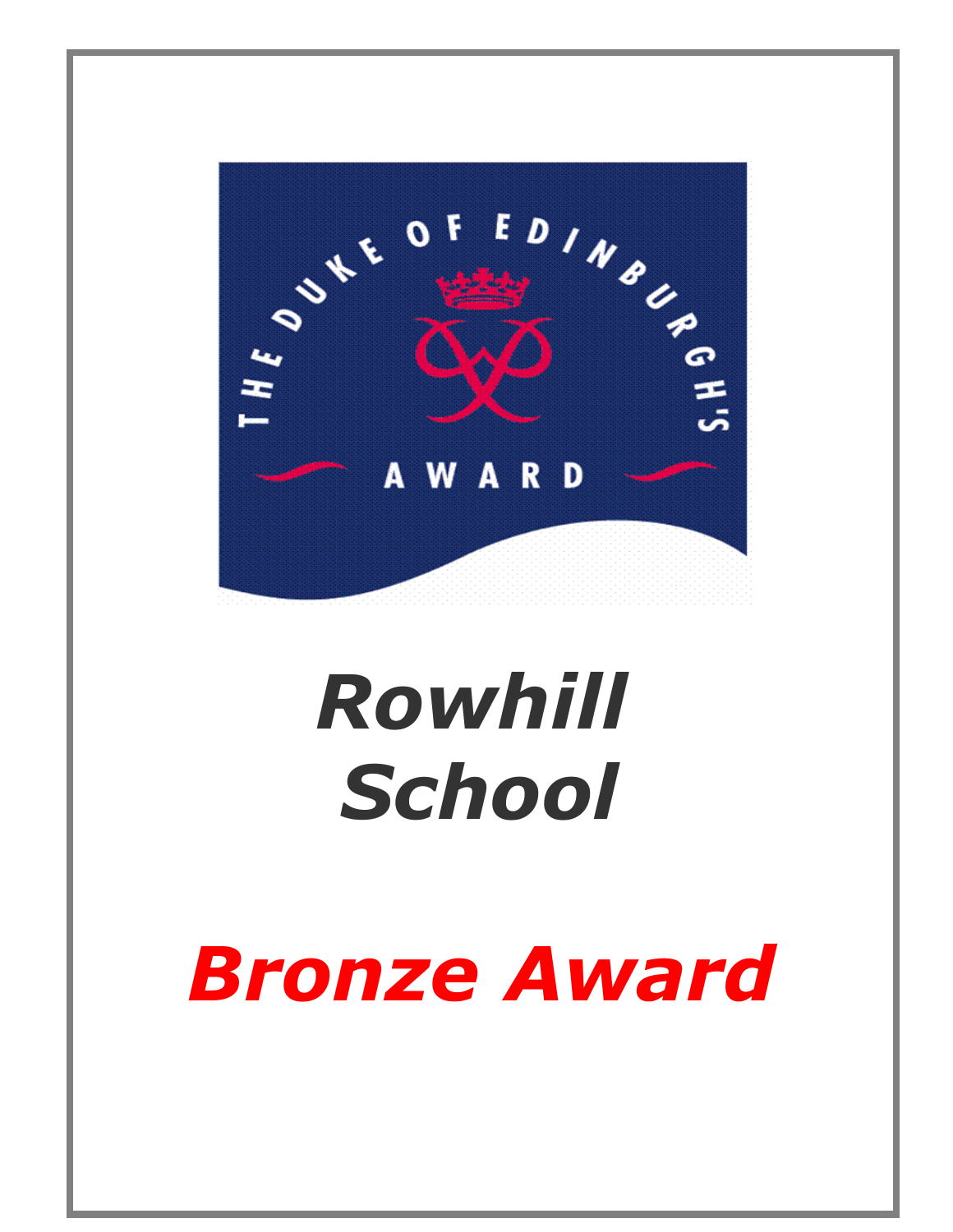#### **Update Ben Inman** September 2021

**Your child has shown that he/she is interested in being part of the Duke of Edinburgh Award.** 

**But is it important for their future? Will it help them on leaving school? Will it make them more confident, better team player?** 

YES

# **What is the Duke of Edinburgh's Award (DOFE)?**

The DofE programme is a series of activities covering different categories that participants select and undertake to achieve a Bronze, Silver or Gold Duke of Edinburgh's Award. The programme is all about self development. It focuses on helping young people to improve existing skills or gain new talents, abilities or perspectives, and being the best they can.

Through participation pupils make new friends, develop social and inter-personal skills, and increase their initiative, organisational skills; independence and self confidence.

Completion of the Assessed Expedition and of the final Award gives a great sense of achievement. What's more, the Award is highly prestigious, and valued by colleges, universities and employers.

# **Age**

The Award can be done between your  $13\frac{1}{2}$  – 25<sup>th</sup> birthday. You must be at least 13½ years old to start your Bronze.

#### **Each student participating in the programme will need:**

**Commitment Effort & Initiative Motivation Prepared to meet there own goals.**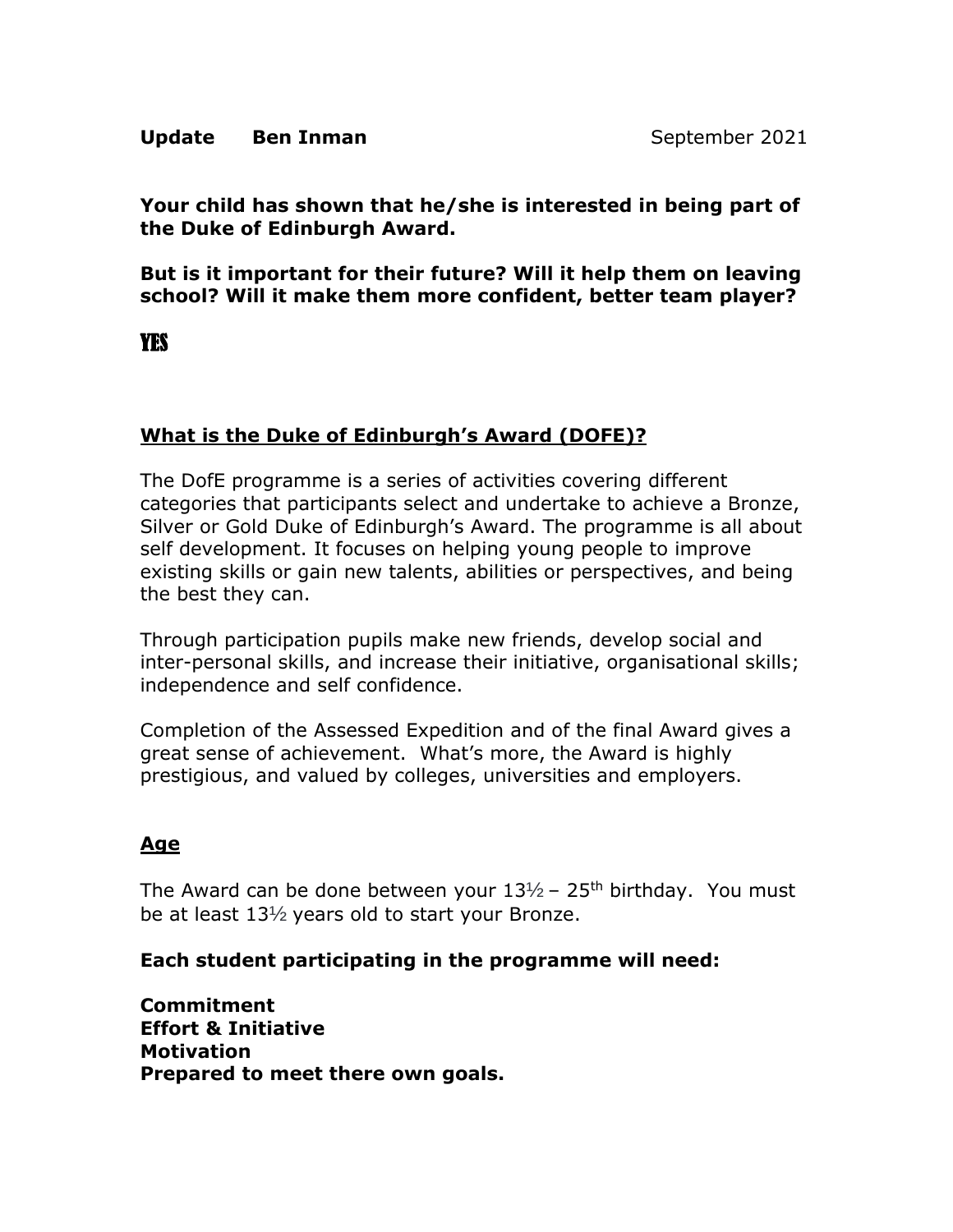#### **Time** - Bronze

It will take you at least **6 months** to complete your **Bronze** programme.

Pupils will need to show regular activity and commitment during this time of at least 4 hours per month. Out of the 3 units other than the expedition, pupils will need to complete 3 months of work. But one of these units will need to be 6 months, the choice of which one is up to you. Two units will be made available to students between 1:40 – 2:50pm on a Friday at Rowhill this academic year.

#### *You can't achieve an Award in a short burst of enthusiasm over one weekend!*

# **THE FOUR SECTIONS OF THE AWARD**

There is a massive choice of activities that count towards the D of E programmes. However, the choices can be overwhelming, so a certain level of initial support is encouraged. Achieving the Bronze Award is all about personal development and that requires taking responsibility and initiative.

From the start, participants must take ownership of their programmes by choosing the activities they wish to pursue in each section. **Pupils should not do activities that are entirely curriculum subjects with no extra personal effort. Please see Ben Inman for more information if unsure.**

# **Volunteering**

This is all about making a difference to other people's lives. From conservation to youth work to fundraising for a favourite charity or caring for animals, there's an endless list of the types of projects pupils can get involved in.

#### **Skills**

Develop new talents or perfect existing ones. The key is to show progression and sustained interest over time. Ultimately, participants must be able to prove that they have broadened their understanding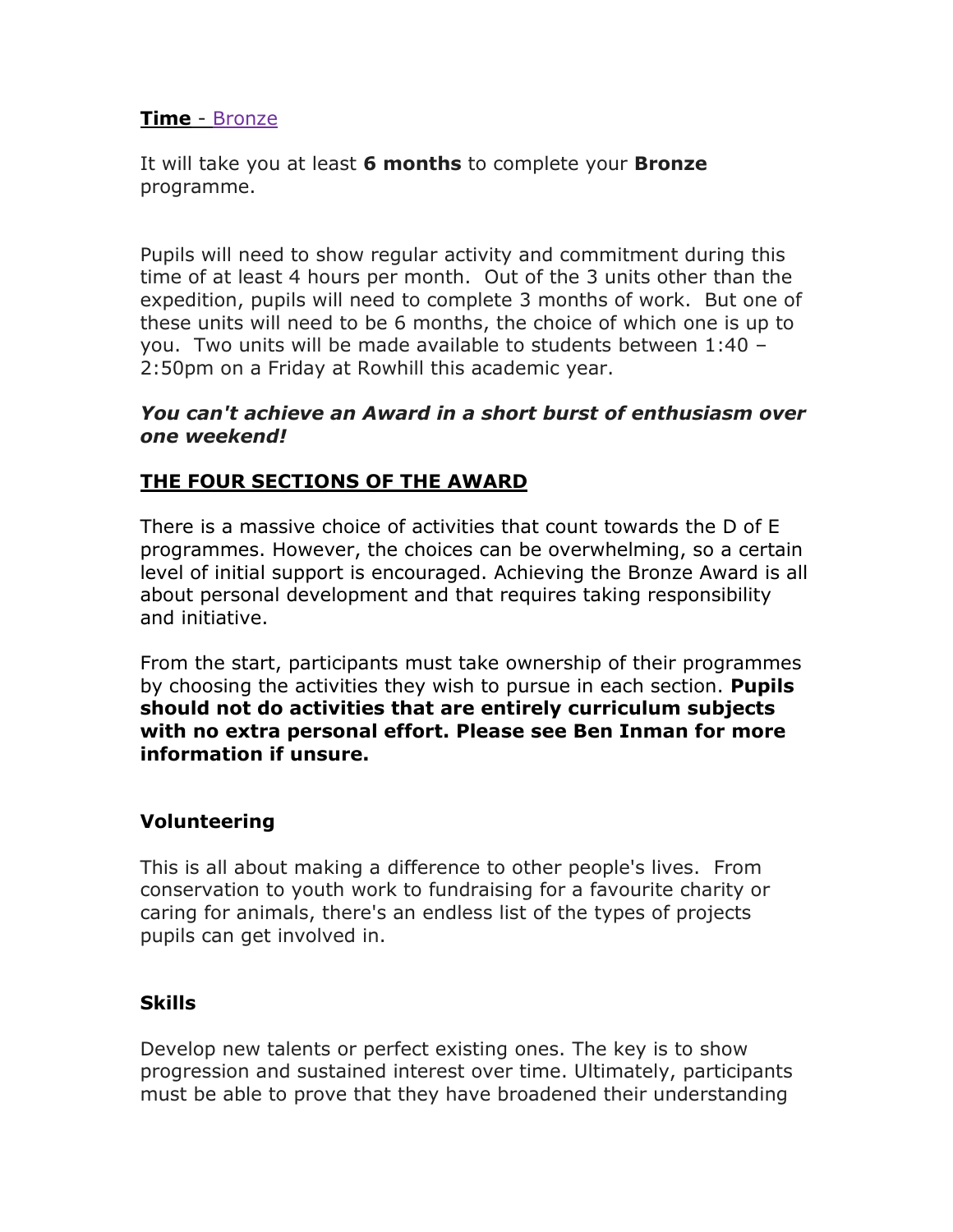and increased their expertise of their chosen skill. Activities can be undertaken on either an individual or group basis.

# **Physical**

Participate and show improvement in performance and fitness within your capabilities in a chosen sport. Pupils have the opportunity of being involved with after school clubs and join in with the 1 Mile run/walk carried out in the school twice a week.

#### **Expedition – Bronze**

This involves planning, training for and completing an unaccompanied, self – reliant expedition with an agreed aim, on foot or by other means. All pupils will take part in an intensive training programme and participate in an accompanied practice journey before taking part in the final expedition assessment.

The Bronze Expedition is over 2 days with 1 overnight camp.

Rowhill school use Hopehill Scout Campsite for the main overnight expedition. Onsite training in navigation and camp craft will be carried out on the school site during the school week. This will include an overnight camp on the school grounds in June.

Pupils will be required to plan, navigate, undertake basic camp craft, and carry their equipment as part of this expedition. Training will be provided by Ben Inman who will get them ready for this challenge of their life time. In the early parts of training team work and development is strengthened.

The DofE County officers are allowing staff to walk with the pupils as part of the expedition under certain circumstances. But staff are not allowed to assist unless in an emergency as this is an unaccompanied challenge.

The expedition is the most time consuming module as part of the scheme. It requires a lot of work and commitment. However it is very rewarding undertaking challenges which stay with you for the rest of your life.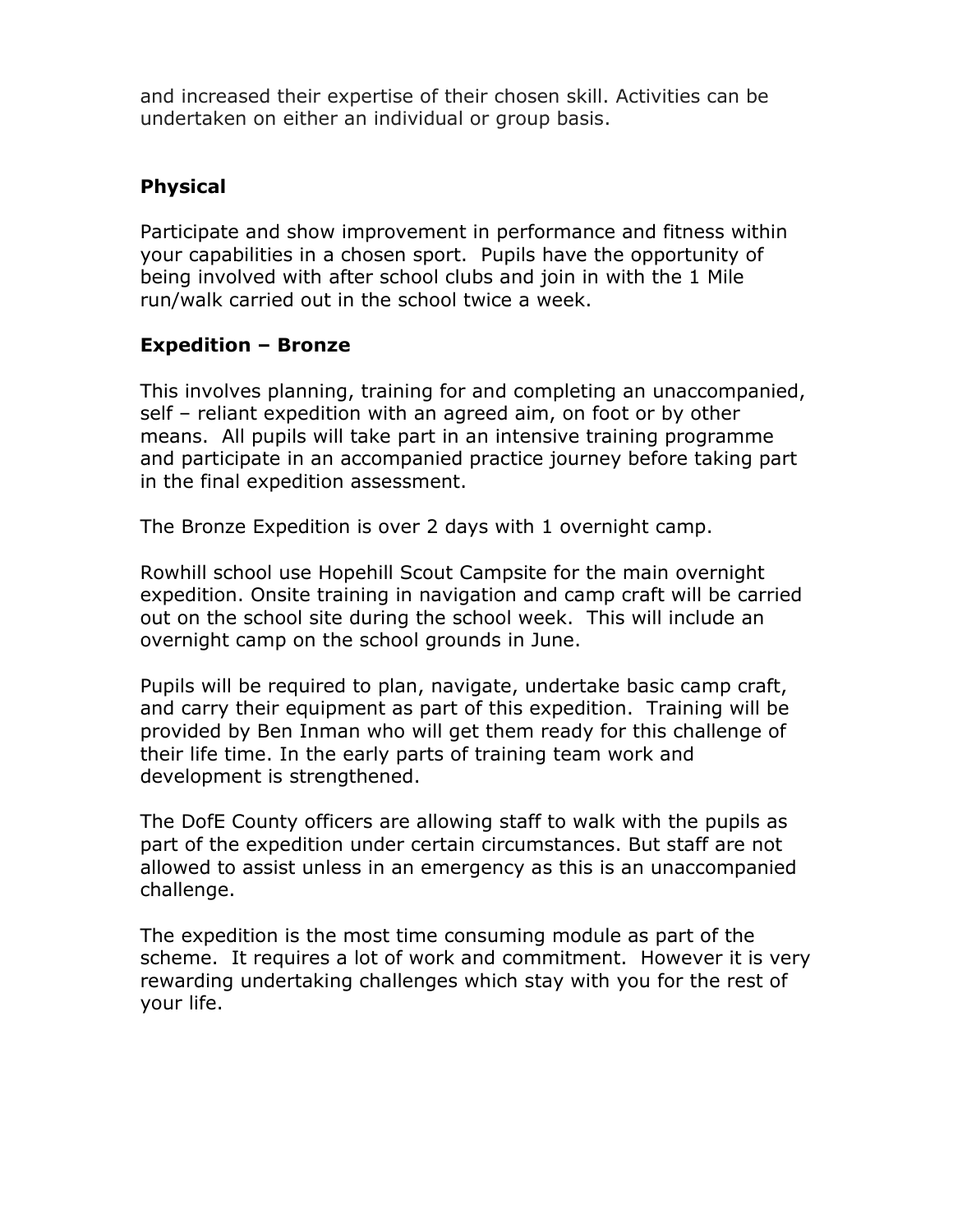# **What activities can I choose?**

A list of all the activities can be found on the D of E website: [www.dofe.org](http://www.dofe.org/) . You are more than welcome to choose any of these and do it in your own time. However Rowhill will be offering some onsite activities for you to choose from.

# **Can anyone do the D of E?**

As stated above if your over the age of  $13\frac{1}{2}$  years then there is no restrictions, however you must be able to abide by the rules as set by the school.

# **Recording results**

A lot has happened from the days of the blue book. We can now record our progress online.

# **What is EDofE?**

EDofE is an on-line electronic version of the Record Book. It provides participants with the ability to record their programme in a new way. It gives them the opportunity to record evidence in a host of different formats including text, pictures and movies. EDofE is an interactive online system that helps pupils manage their Dof E programme and Leaders monitor their progress

# **Completing EDofE**

**Pupils must not expect their edofe sections once completed to be signed on demand. Pupils are expected to be polite and courteous at all times when asking for a completed report and signature. Edofe completion must not be left to the last minute as there is no guarantee assessor reports will be completed in time.**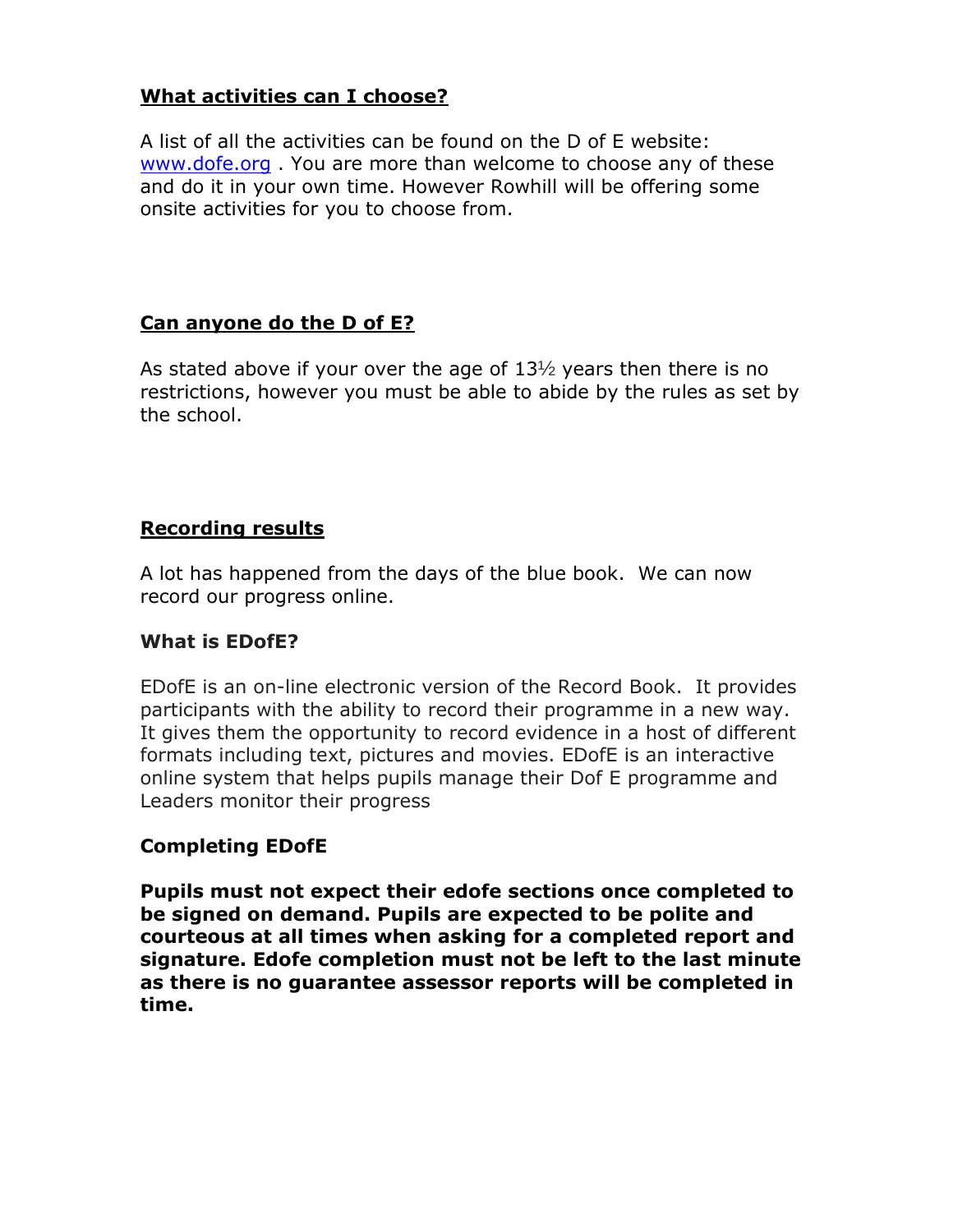# **So what happens once completed?**

#### **Silver AWARD**

After successfully completing the Bronze Award, it is hoped that pupils will continue with the award scheme by participating in the Silver Award. The Silver award requires a continued level of commitment from all four sections of the award and increased competence in expedition skills.

### **Ben Inman (DofE Co Ordinator) Gold Award Holder personal reflection**

As part of Ben's Gold award he took part in hill walking in Snowdonia, Wales, carrying all his equipment over 3 nights.

His experience as part of the award enabled him to become more confident in what he can do and the goals he could achieve. He has made many friends along the way all over the world. He would not have worked in America and France if he did not have the skills the award offered him. It also encouraged him to join the Territorial Army in the earlier years. In 2017 Ben Inman became a fully qualified teacher.

# **The Future**

This award is for those committed, preparing them for the outside world when leaving Rowhill at the age of 16 years. It teaches independence and commitment which is why so many companies are interested in having D OF E Award holders working for them.

*It is up to you to make this a SUCCESS, not us. Rowhill staff will support you in every way we can, we will lead you down the pathway but we will not always be there to open the door.* 

*Be committed and make a difference to your life and the lives of others.*